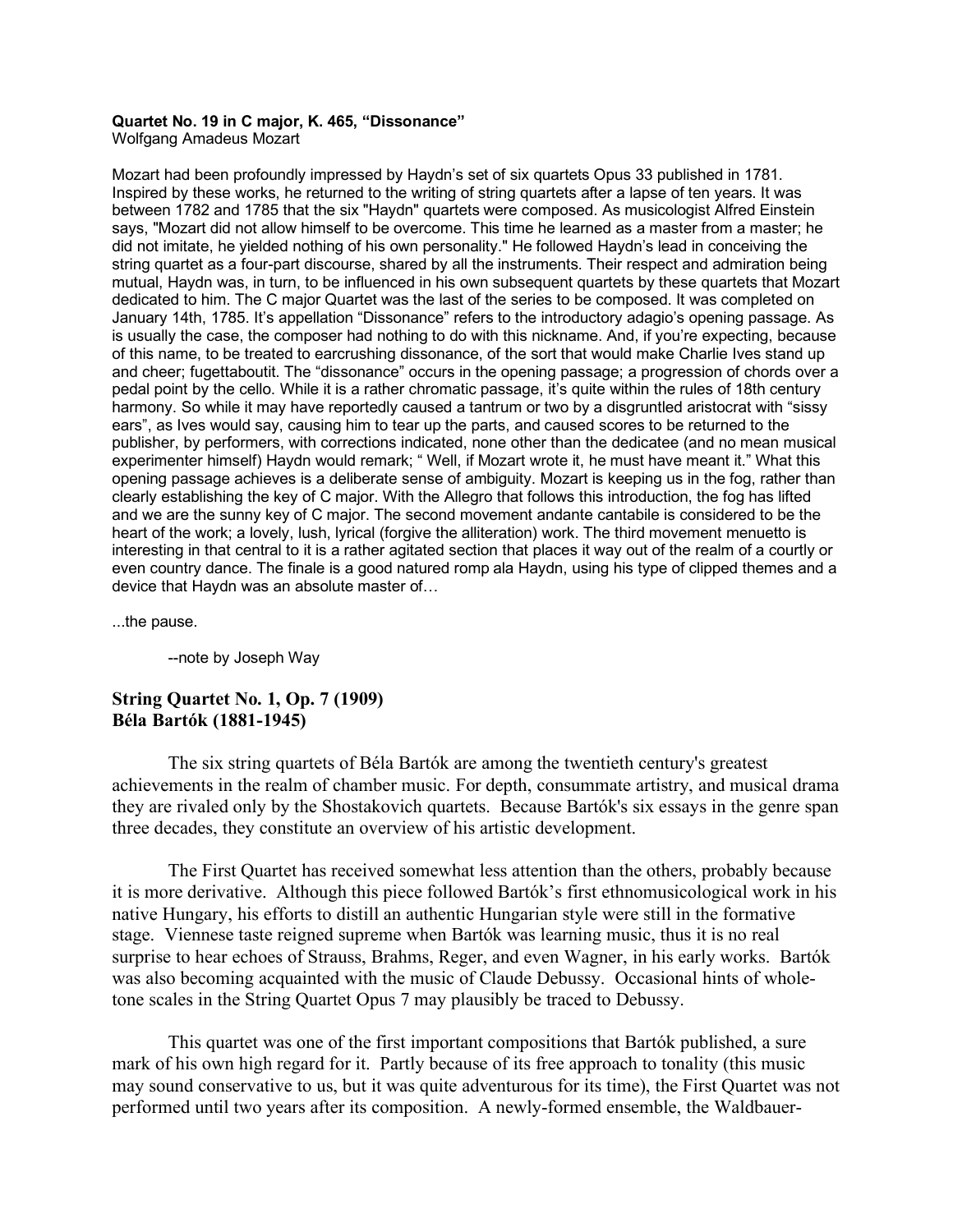Kerpely Quartet, played the premiere. Bartók repaid their loyalty by dedicating his Second Quartet to them in 1920. But emotionally, his first published quartet is associated with the same woman for whom he composed the First Violin Concerto: violinist Stefi Geyer. His unrequited passion for her found expression in the mournful lamentation of the Quartet's opening movement. That personal stamp was eminently clear to his contemporaries, though they could not have known the circumstances. Reminiscing in 1955, French composer Darius Milhaud wrote:

As far back as 1909 I was going to the publishers Eschig, on Rue Lafitte in those days, to study their scores of Bartók, brought out in Hungary, and those of Schoenberg, published in Vienna, for which Eschig was the agent. It was there that I bought Bartók's First Quartet. My Conservatoire friends and I were regularly performing quartets at my place and we had become passionately fond of this work, so full of life and such personal lyricism.

The First Quartet consists of three large movements played without pause. Bartók opens with a slow movement in imitative counterpoint that is melodically related to the Violin Concerto written for Geyer. The movement reaches its most feverish intensity on clear triads, oddly exacerbating the subdued anxiety of the otherwise expressionist language. The second and third movements are progressively faster and often more folk-like in character, hinting at his mature style. Bartók's lifelong predilection for contrapuntal techniques manifests itself here in the finale's scherzo-like fugue.

Other than the absence of unusual string techniques, the principal difference between this early quartet and Bartók's later ones is the comparative lack of compression. A sense of spaciousness bordering on romantic abandon characterizes this music. The composer takes exactly as much time as he needs -- a solid half-hour, in this case -- to state and develop his ideas. Further, the musical ideas are less explicitly governed by the folk tunes that constitute such an integral part of Bartók's musical vocabulary in later works. What this quartet shares unmistakably with its five siblings is a powerful sense of rhythmic drive, particularly in the last movement, and a steady increase of energy that assists in driving the narrative to its dramatic conclusion.

– Laurie Shulman ©2022

## **Quartet in F major**

Maurice Ravel

Even though Ravel worked on his sole string quartet from late 1902 to April 1903, while still a student at the Paris Conservatoire, it is far from a student work. The piece integrates the several styles that he had incorporated into his own musical vocabulary. A major influence was Debussy- particularly Debussy's Quartet in g minor, with its Impressionist quality and fascinating tone colors. At the same time, the clear and transparent textures, the impelling logic, and tight control of the basic organization bear testimony to Ravel's strong Neoclassical proclivity and admiration for Mozart. Finally, some of the strange and unfamiliar tonal effects reflect an interest in the exotic music of the Far East.

The generally favorable initial reactions to the quartet did include some sharp criticism, with a few commentators even suggesting that Ravel make extensive revisions. Debussy, a good if not intimate friend of Ravel, advised the